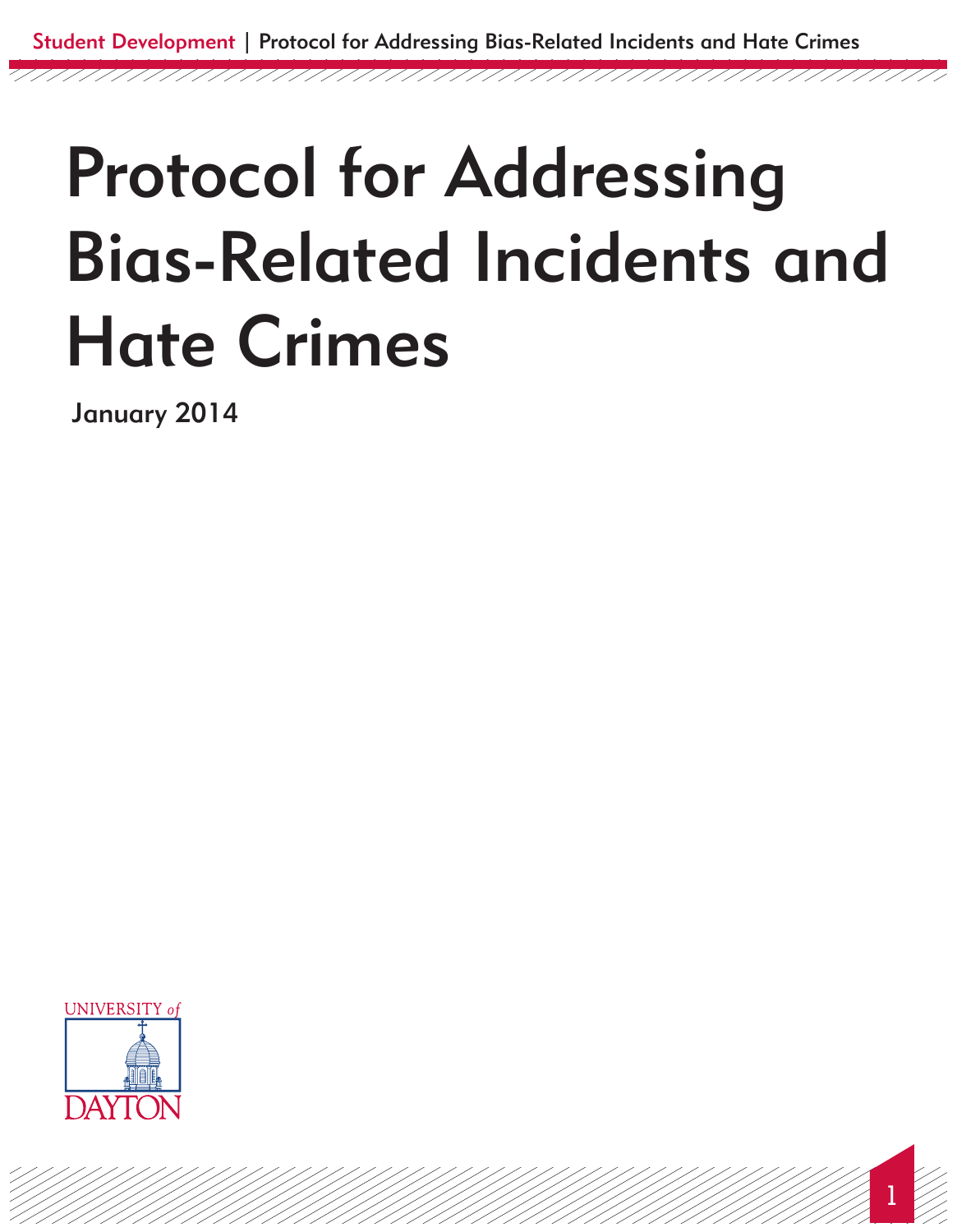Student Development | Protocol for Addressing Bias-Related Incidents and Hate Crimes

## **Table of Contents**

| <b>Mandatory Reporting Policy</b>                | 3  |
|--------------------------------------------------|----|
| <b>Definitions</b>                               | 3  |
| Staff Response to a Bias-Related Incident Report | 6  |
| <b>Understanding the Different Forms</b>         | 8  |
| <b>Offering Safety, Security, &amp; Support</b>  | 9  |
| After a Bias-Related Incident Form is Submitted  | 9  |
| <b>Bias-Related Incident Process Overview</b>    | 10 |
| <b>Points to Share</b>                           | 10 |
| <b>Student Development Resources</b>             | 11 |
| Programmatic Response to a Bias-Related Incident | 13 |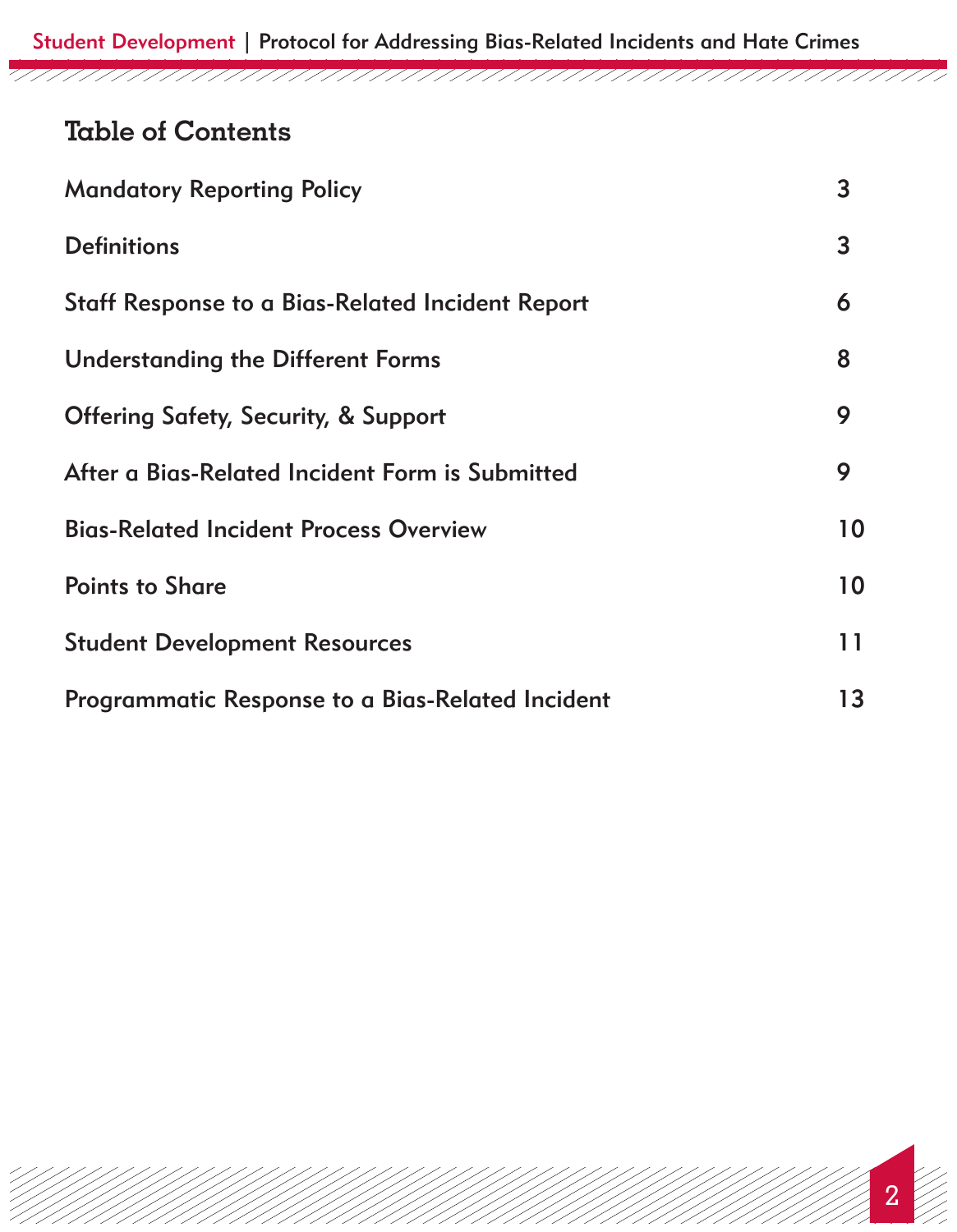# **Mandatory Reporting Policy**

**The University has adopted a policy that defines ALL staff members as mandatory reporters EXCEPT doctors, counselors, and ordained members of the clergy acting in that capacity.** As a mandatory reporter, if you become aware of possible discrimination, including harassment, you must inform the University within 24 hours by contacting the Title IX/504 Coordinator and Equity Compliance Officer or one of the deputy coordinators. Reporting is required regardless of whether the discrimination involves students, faculty, staff, or visitors to the University. You must provide your name when making a report as a mandatory reporter.

# **Definitions**

Bias-related incidents and/or hate crimes impede our ability to become communities of inclusive excellence. The Division of Student Development outlined this protocol to ensure that staff members are clear regarding **University expectations** related to supporting students who report experiencing discriminatory harassment, including a bias-related incident or hate crime, by any faculty or staff member, student, or campus visitor. This document also contains resources that will assist staff in reporting and responding to incidents. This protocol offers assistance in positively shaping the climate for students and diversity.

This document will assist staff in responding to a bias-related incident, whether reported by an individual or witnessed in some capacity.

- Incidents may occur where the responsible individual is known (e.g., comments or actions of an individual, jokes, vandalism, theme event or party) or unknown/ unidentifiable (e.g., shouting a bias-related comment from a car or home, graffiti, vandalism)
- Incidents could include comments made using technology (e.g., texting, email) and social media (e.g., Facebook, Twitter, Instagram, websites).

The University has adopted the following definitions relating to bias-related harassment, hate crimes, hate incidents, and sexual harassment: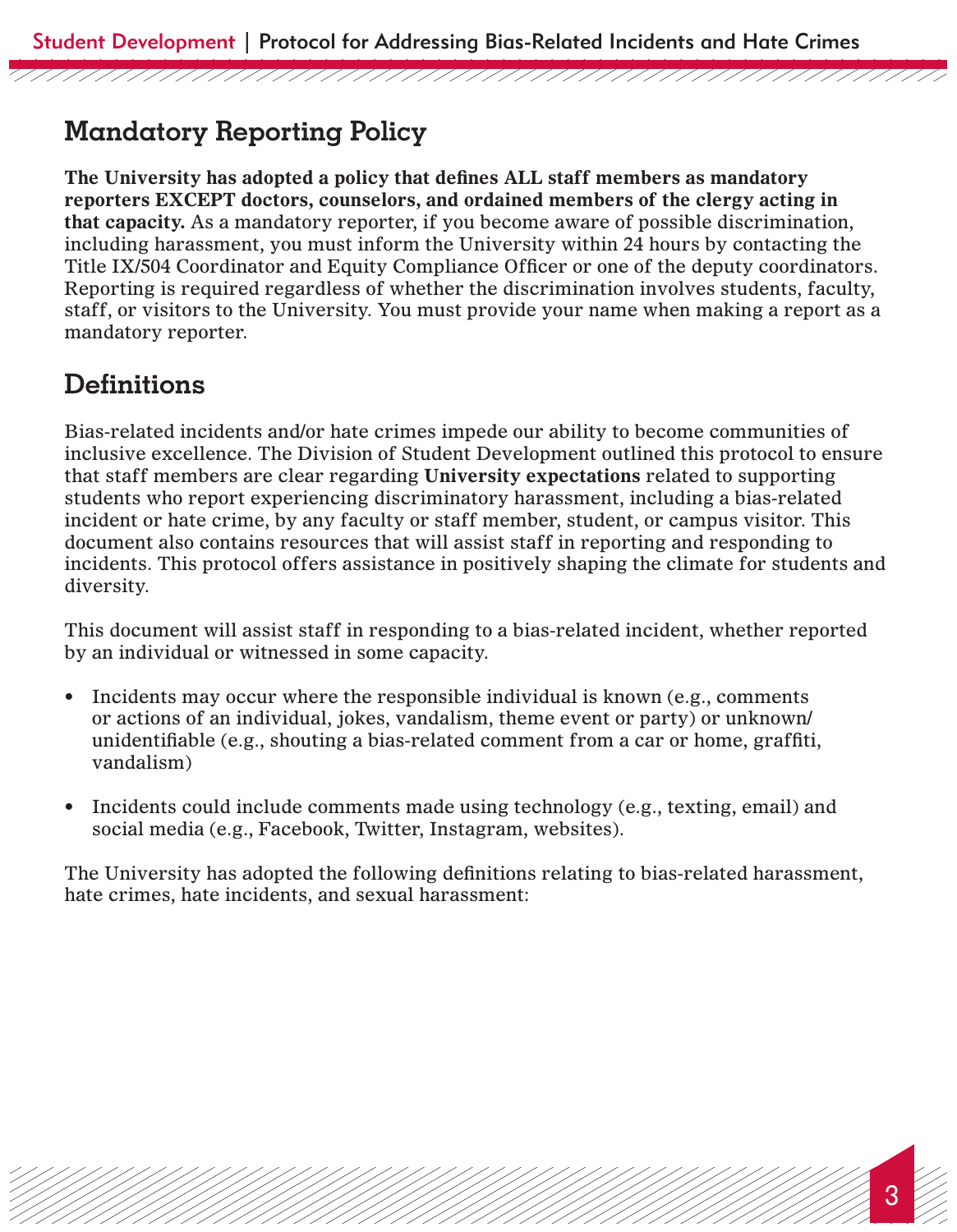#### **University of Dayon Discrimination and Anti-Harassment Policy**

**Discriminatory Harassment:** Harassment based upon an individual's actual or perceived membership in a protectedclass. Harassing conduct may take various forms, including, name-calling, graphic or written statements (including the use of cell phones or the Internet), or other conduct that may be physically threatening, harmful, or humiliating.

**Protected class:** Means age, race, color, creed, religion, ancestry, national or ethnic origin, sex/gender, sexual orientation, disability, genetic information, military status, veteran status, familial status or any other protected category under applicable local, state or federal law, ordinance or regulation.

#### **Bias Related Harassment - University of Dayton Student Handbook**

**Abuse:** Physical abuse, fighting, cutting, slapping, throwing objects, verbal abuse, threats, intimidation, bias related harassment, bullying/harassment (any action that causes mental distress including but not limited to threats, intimidation, and/or communication that continues after being asked to discontinue contact), coercion, and/ or other conduct (attempted or actual) that threatens or endangers the health or safety of any person is not permitted. Unauthorized recording or use of a recording (audio, video, or photographic) of another person without their knowledge and approval, when such a recording causes injury or distress, is prohibited. *Note: Self-defense or responding to a physical attack with a counter physical response is not encouraged but may become necessary in a rare number of cases. Self defense may be considered a University policy violation if the actions are not immediately followed by attempt by the student to remove themselves from the situation. In cases where both parties are claiming self-defense and an investigation lends no information to justify one claim over another, both students will be notified of possible violation.* 

**Bias Related Harassment:** Incidents of harassment that are directed at any person, group or institution based on actual or perceived race, color, religion, age, gender, ethnic/regional/national origin, nationality, disability, sex or sexual orientation.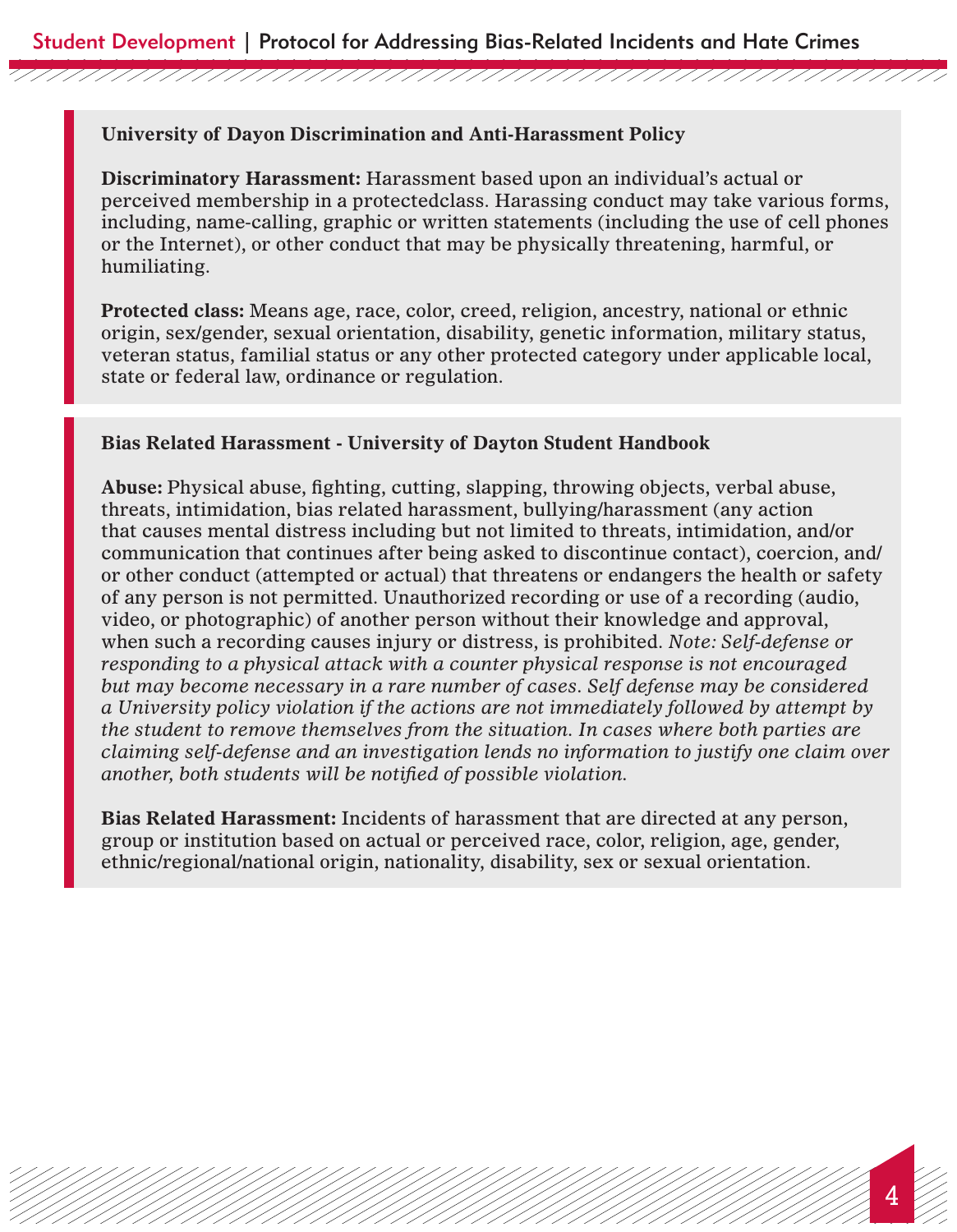#### **Hate Crime - Public Safety**

**Hate Crime:** A hate crime is a *criminal offense* committed against persons, property or society that is motivated, in whole or in part, by an offender's bias against an individual's or a group's race, religion, ethnic/national origin, gender, age, disability or sexual orientation.

There is no criminal code for a "Hate Crime". A "Hate Crime" is a category or classification of crimes that are motivated in whole or in part, by the offender's bias against a group or individual. Most "Hate Crimes" are violations of federal laws (Title 18) pertaining to Civil Rights Violations such as fair housing, denial of medical benefits, voting rights, hate groups targeting persons or property, etc.

The criminal code for Ohio that relates to hate crimes is Ohio Revised Code **(ORC) 2927.12, Ethnic Intimidation**. Ethnic Intimidation applies when a criminal offense has been committed against an individual by reason of the race, color, religion, or national origin of another person or group of persons. The five specific crimes that can be applied to Ethnic Intimidation are: **Criminal Damaging, Criminal Mischief, Telecommunications Harassment, Menacing and Aggravated Menacing.**

**Hate Incidents:** Hate incidents involve behaviors that, though motivated by bias against a victim's race, religion, ethnic/national origin, gender, age, disability or sexual orientation, are not criminal acts. Hostile or hateful speech or other disrespectful/ discriminatory behavior may be motivated by bias, but is not illegal.

**For questions relating to hate crimes contact Public Safety at (937) 229-2133.**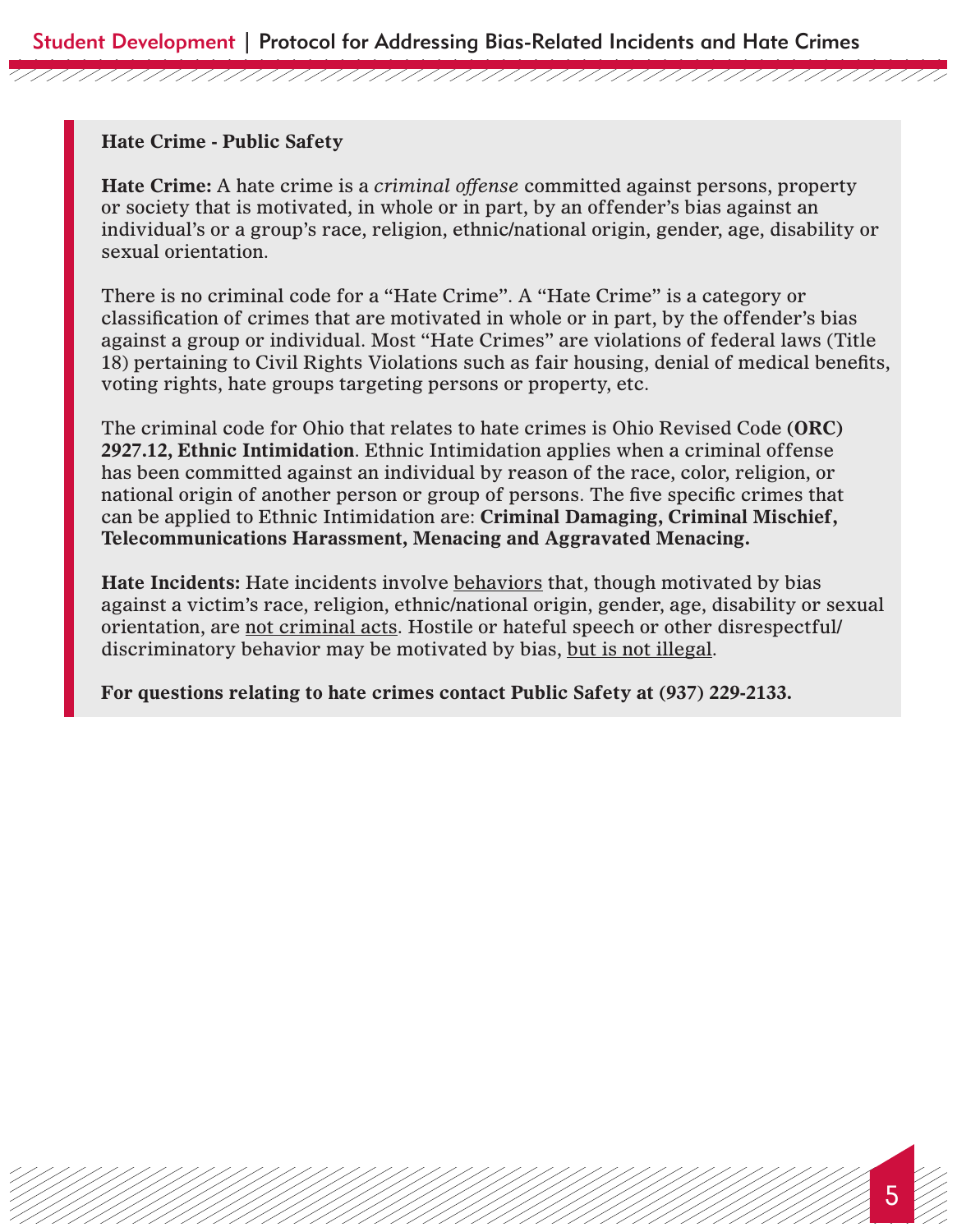## **Staff Response to a Bias-Related Incident Report**

This section outlines staff expectations within the Division when responding to a biasrelated incident. At the end of the document, department-specific information and resources are provided.

After learning about an incident that may involve bias, staff should:

**• Discuss what happened – listen and be supportive.** Always ask the victim or witness if he or she wishes you to share his or her name with the University. In speaking with a victim or witness, you SHOULD NOT promise confidentiality. Staff members do not have a special privilege or ability to maintain the confidentiality of reports shared with them. If someone begins to discuss an incident of discrimination, you might want to say something like the following:

*I appreciate your willingness to share this information with me. Please know that I am here to help in any way that I can. If you would like to file a formal complaint with the University, I will help you connect with [the appropriate Designated Reporting Office], so that it can begin investigating this matter. It is important that you understand that I cannot promise to keep what you share confidential. If you are still comfortable speaking with me, I am here to listen. If not, please let me help you connect with one of the University's confidential resources [Health Center (9-3131)/Counseling Center (9-3141)/Campus Ministry (9-3339)]. Above all, please know that the University takes this matter seriously and wants to help.*

- **• Call Public Safety, if appropriate.** For example, Public Safety **should be** called when there is an issue concerning student safety and if a student indicates that he/she would like for the Police to be called. Public Safety can also assist in documenting an incident and with an investigation (as appropriate). Public Safety reports will be shared with the Dean of Students Office for appropriate follow-up.
- **Report the incident.** Staff should ask the student if he/she would like to submit a **complaint** via the Nondiscrimination and Anti-Harassment Complaint Policy or an **anonymous incident report**. The appropriate forms can be found here: http://www. udayton.edu/finadmin/legalaffairs/nondiscrimination/index.php#5. Students should be told that if they opt to file an anonymous incident report, it may limit what, if anything, the University can do to remedy the situation, but such reports still have great value in terms of keeping the University informed of possible discrimination. Staff can offer to assist a student in completing the complaint or online incident form or can connect the individual with another staff person who can provide assistance.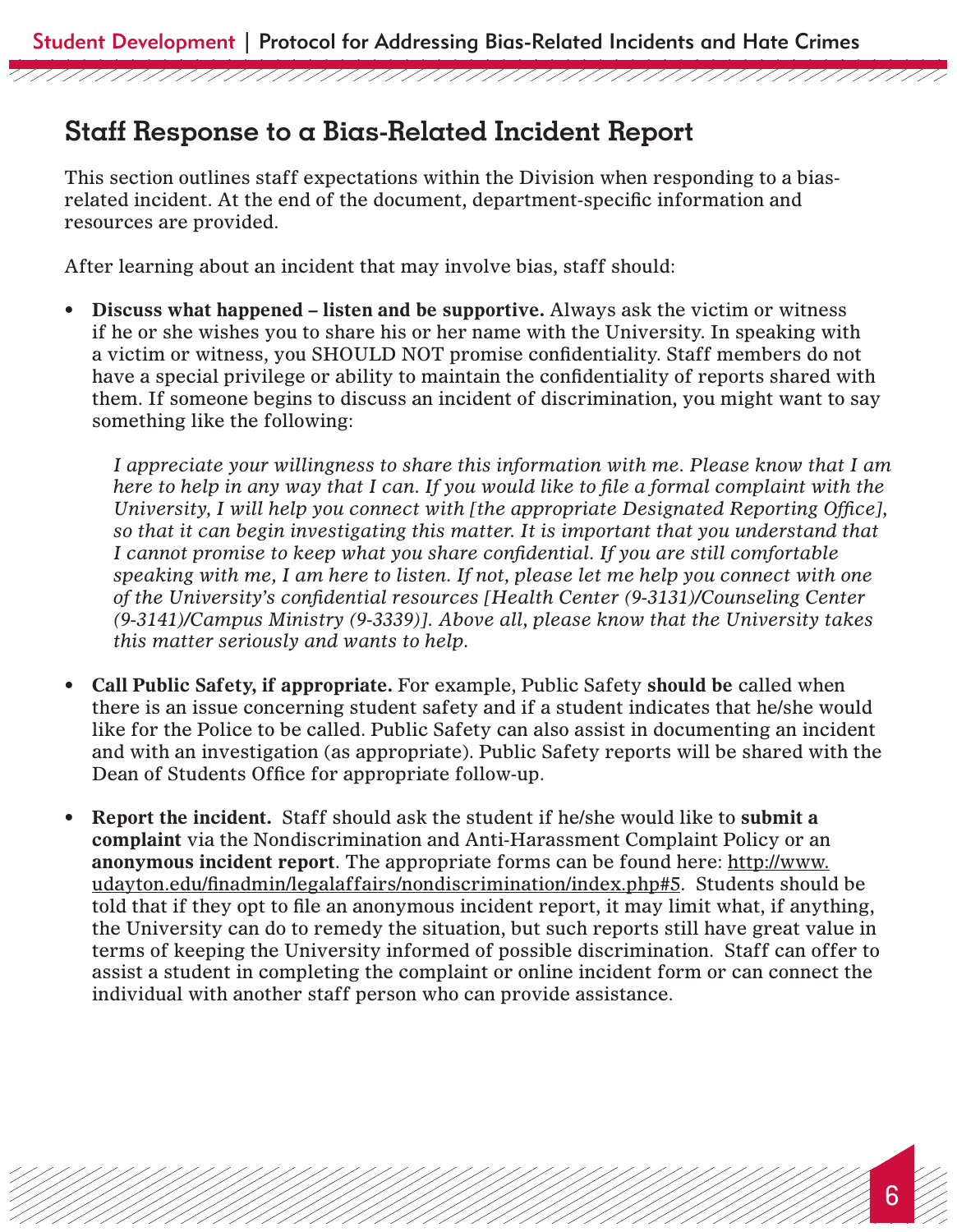Student Development | Protocol for Addressing Bias-Related Incidents and Hate Crimes

• Mandatory Reporting Policy. The University has adopted a policy that defines ALL staff members as mandatory reporters EXCEPT doctors,counselors, and ordained members of the clergy acting in that capacity. As a mandatory reporter, if you become aware of possible discrimination, including harassment, you must inform the University within 24 hours by contacting the Title IX/504 Coordinator and Equity Compliance Officer or one the deputy coordinators. Reporting is required regardless of whether the discrimination involves students, faculty, staff, or visitors to the University. You must provide your name when making a report as a mandatory reporter.

- You may report in person, by email, by phone, or by using the Harassment and Discrimination Incident Report Form (http://www.udayton.edu/finadmin/legalaffairs/ nondiscrimination/index.php#5). The Dean of Students is a deputy coordinator, so you may satisfy this requirement by reporting the incident to the Dean of Students Office (937-229-3682; Gosiger Hall). When you report, you may be able to initially withhold personally identifiable information (the name of the victim, the name of the accused individual, and other identifying details about witnesses, location, etc.), in cases where the alleged victim is hesitant to have a formal report made. Subsequently, campus officials may need additional information from you. Your job is to cooperate fully with campus officials, providing any information/details requested.
- Staff do not need to determine whether an incident merits reporting. When an incident is reported, the recipients of the report will assess the situation and determine the necessary follow-up.
- **Consult with your supervisor.** Additional support and/or programmatic follow-up will be coordinated by Student Development staff, as appropriate.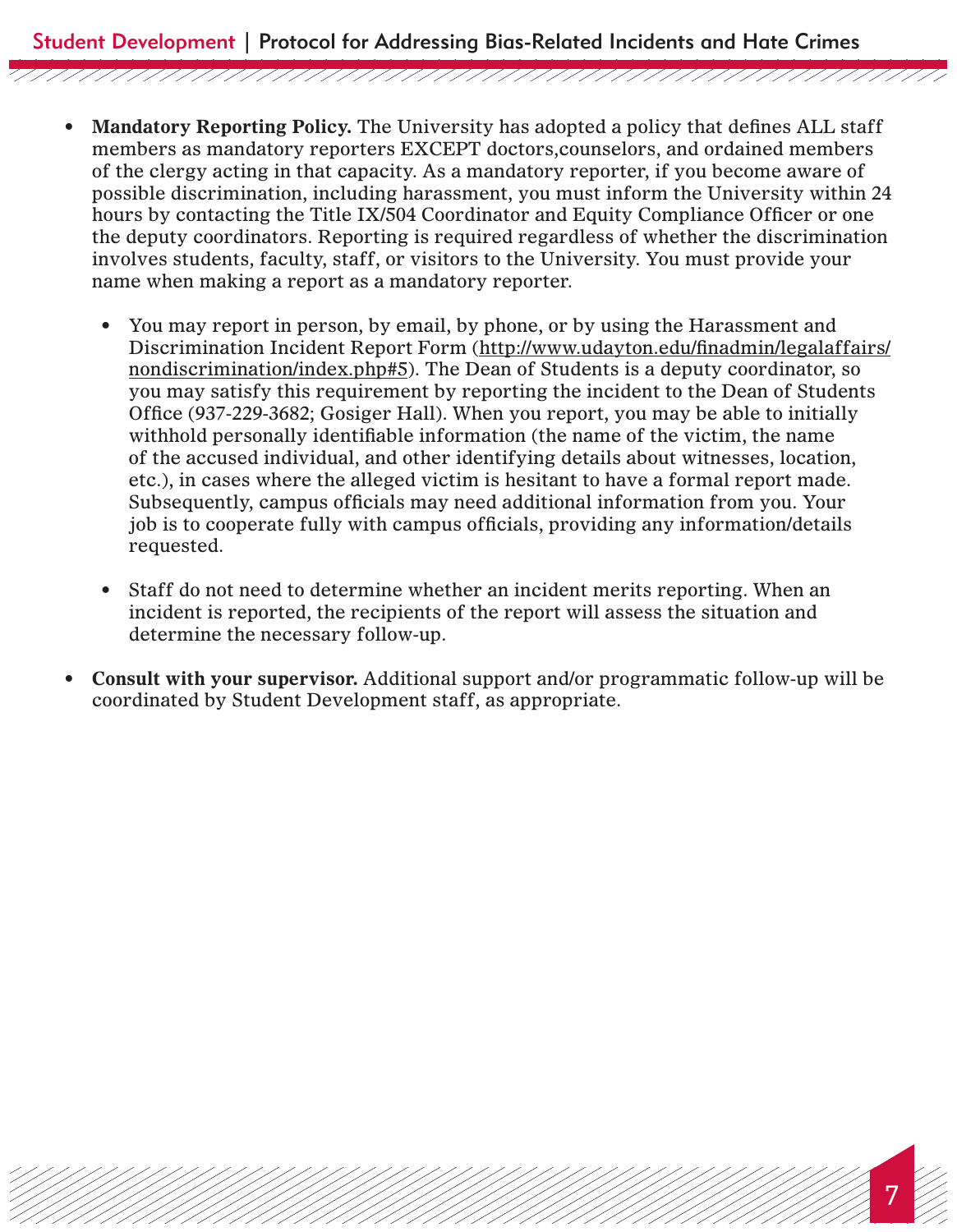## **Understanding the Different Forms**

The University has three different forms available to make it easy to tell the University about possible discrimination and harassment based on membership in a protected class (*e.g., gender, race, etc.*). Which form best fits the needs of the person seeking to tell the University depends on the circumstances.

- • The **University of Dayton Nondiscrimination and Anti-Harassment Complaint Form**  is the form used when **someone wants to bring a complaint on his/her own behalf** (i.e., when someone believes he or she has been the victim of discrimination) and **is willing to provide his/her name**. It does not allow for anonymous reporting. Filing this form is a request for action.
- • The **University of Dayton Nondiscrimination and Anti-Harassment Incident Report Form** is the form used when **someone wants to file a report on behalf of someone else**  and **is willing to provide his/her name**. It does not allow for anonymous reporting. As discussed on page 5, staff members are mandatory reporters. **Staff should use this form to satisfy their mandatory reporting obligation.** This form may also be used by others, including student witnesses, who are willing to provide their names.
- • The **University of Dayton Bias-Related Incident Form** is the form used when **someone wants to file a report on his or her own behalf or on behalf of someone else** and **is not willing to provide his/her name**. In other words, this is the form used by someone who wishes to make an anonymous report. Since mandatory reporters must provide their name, filing an anonymous report does not satisfy their mandatory reporting requirement.

All three forms ask the person completing the form to provide the following basic information:

- Information about the incident (e.g., date, time, location, description of the incident)
- The type of discrimination involved (e.g., gender, race, etc.)
- Victim Information (may or may not require name)
- Alleged perpetrator information (may or may not require name)

The Bias Related Incident Form also asks if the form is being submitted for information purposes or if action is expected.

Once you have submitted a Nondiscrimination and Anti-Harassment Incident Report form, check with your supervisor regarding next steps because internal reporting structures may vary.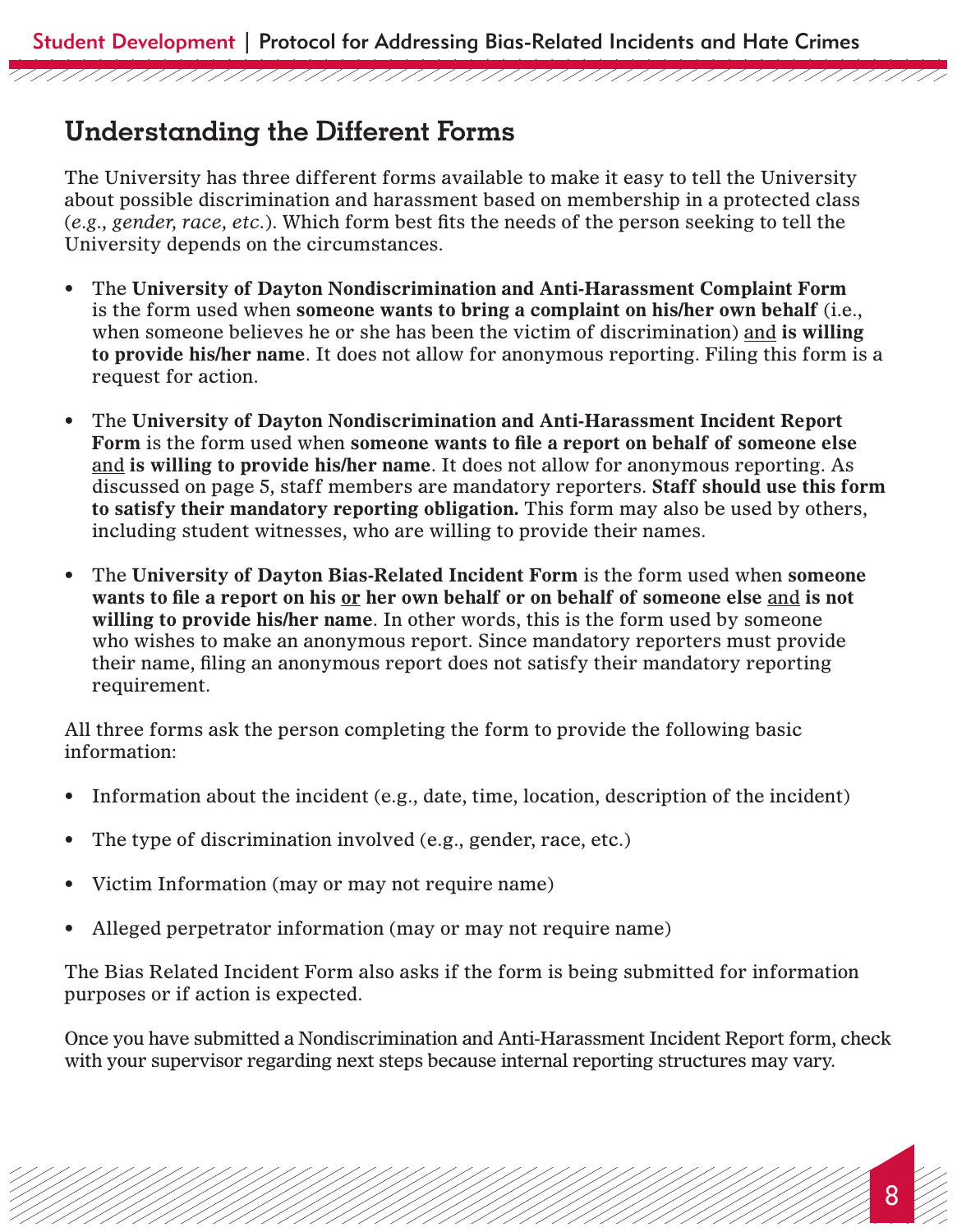# **Offering Safety, Security, & Support**

Offer safety, security, and support resources. Ask the student if he/she would like to meet with another staff member (e.g., Public Safety, Counseling Center, Dean of Students Office, Office of Multicultural Affairs, Center for International Programs, etc.) to discuss the incident.

- Ask the student how they feel about their level of safety and if any assistance (e.g., temporary housing, contacting professors, Counseling Center) is needed.
- If the alleged perpetrator is known, advise the student to contact Public Safety or a staff member regarding any concerns and to avoid engaging with the individual.
- Encourage the student to use their support system on and off campus.
- • Consult your supervisor regarding any immediate needs to the individual or community.
- Appropriately document the situation based on departmental expectations.

# **After a Form is Submitted**

Information submitted via the electronic complaint and report forms is sent to the Title IX/ Section 504 Coordinator and Equity Compliance Officer, who will determine what, if any, action by the University is necessary. You will ordinarily receive a follow up message from the Equity Compliance Officer within three business days.

Any next steps are dependent on the nature of the case and the status of the alleged perpetrator (i.e., faculty, staff, student or visitor). The Equity Compliance Officer follows the Equity Complaint Process for Resolving Complaints of Harassment, Sexual Misconduct and Other Forms of Discrimination. He or she may determine: no action is necessary, no violation of the Nondiscrimination and Anti-Harassment Policy has taken place, but the case should be referred to another University official to investigate other possible policy violations; informal resolution is an option; and/or formal investigation and dispute resolution is required. The University strives to complete its process within 60 days of receipt of the complaint or report.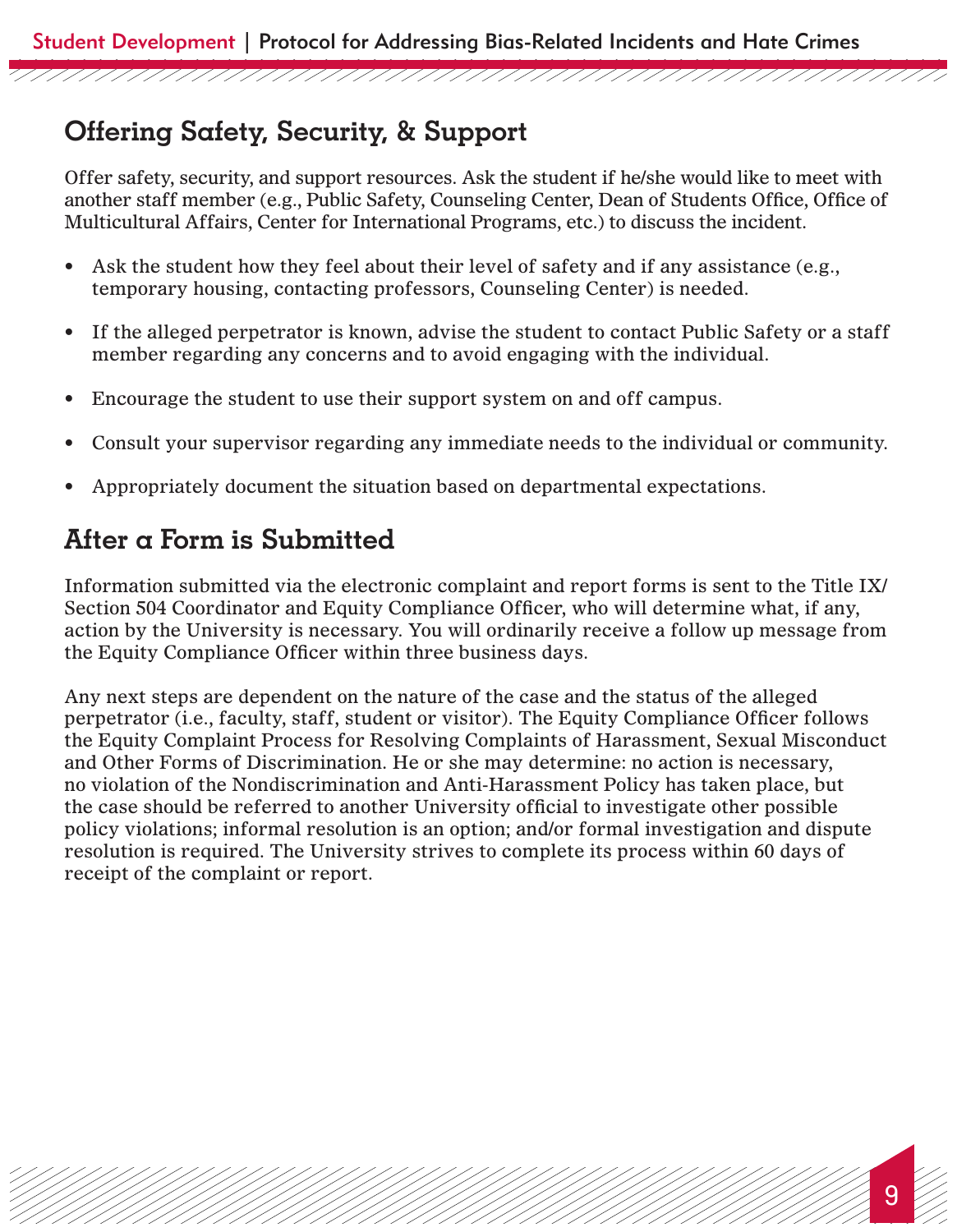## **Bias Related Incident Process Overview**

The Bias Related Incident Process comes into play when a bias-related incident is reported or is the subject of a nondiscrimination or harassment complaint, and the incident does not arise to the level of a violation of the Nondiscrimination and Anti-Harassment but nonetheless indicates bias that should be addressed by the University. In such an instance, the case will be transferred by the Equity Compliance Officer to the Bias Related Incident Process team. That team consists of designated persons in the following offices: vice president of student development, vice president of human resources, provost, campus police, and the coordinator of the process.

The office of the vice president or the office of the provost with authority for the alleged victim and offender will normally be responsible for investigating the case in a thorough and confidential manner. For example, cases involving student respondents will normally be handled by the office of the vice president of student development. Cases involving staff members as respondents will generally be addressed by the office of the vice president of human resources and cases involving faculty as respondents will normally be addressed by the office of the provost. The appropriate office will also extend support and resources to the complainant.

For any incidents involving student respondents, the Dean of Students Office will be involved. The Dean of Students Office will communicate with other departments and areas, as appropriate, and follow-up with the student. Student Development staff in each area will work with the Dean of Students Office and their supervisor to determine appropriate follow-up.

Once the case has been investigated and a decision is reached, the vice president or designate will inform the complainant, the alleged offender, and the report coordinator of the outcome of the case. Normally, the review of a reported bias related incident should be completed in two to eight weeks depending on the complexity of the case.

## **Points to Share**

- Share with the student that discussions regarding the incident and any follow-up will be handled with care and privacy. Information will be shared with staff and others at the institution on a need to know basis, while remaining in compliance with FERPA requirements.
- Students may fear retribution or have other concerns regarding follow-up that may occur, so be sensitive to the students wishes and their desired response/next steps.
- Care should be taken when involving the student/complainant in the process. The final response to an incident will be determined by the appropriate University officials in order to avoid putting undue pressure on a student to craft the response.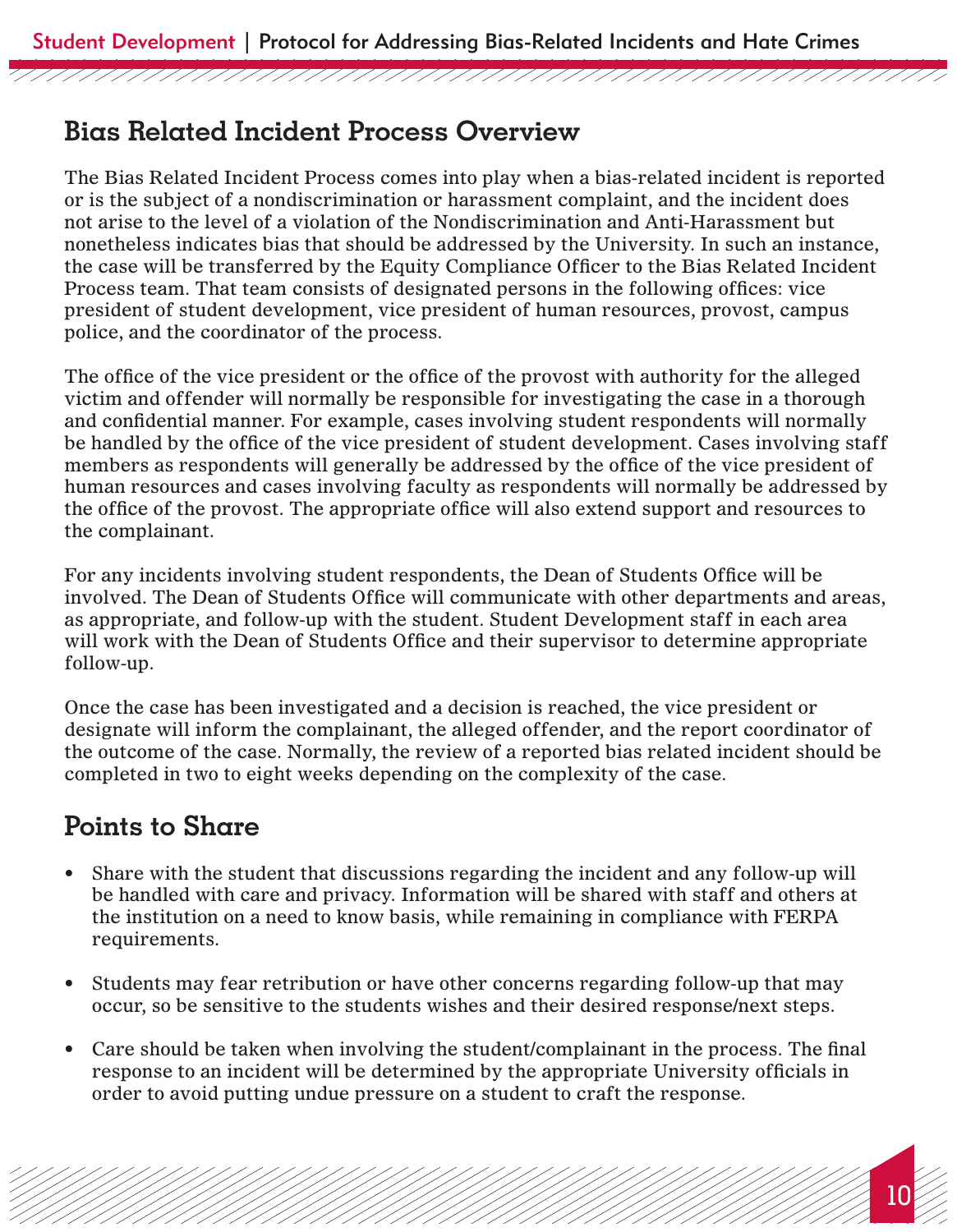## **Student Development Resources**

This section contains resources available within specific departments in Student Development that may prove helpful in addressing bias-related incidents. In some cases, additional department-specific reporting expectations are provided.

### **Campus Recreation**

Campus Recreation staff are also expected to submit an internal incident report. The incident report is submitted to Campus Recreation administrative staff for further investigation and pursuance of action deemed necessary.

## **Center for Student Involvement**

A code of conduct for student organizations, including values-based Greek organizations, exists on a campus level, and in some cases an inter/national level. Incidents are documented, investigated, discussed, and a decision is rendered.

## **Community Standards and Civility**

- The involvement of Community Standards & Civility (CSC) will depend on the incident. A bias-related incident report is not automatically sent to CSC. Some Bias-Related Incident Reports may be sent through the conduct system, by request of the Equity Compliance Officer or Dean of Students or because a violation becomes apparent as a result of a police report being submitted. Public Safety will share a police report with the Equity Compliance Officer and CSC whether or not a crime or policy violation has occurred.
- Incident reports submitted to CSC that identify a specific student/s or student organization/s will be reviewed for possible charges. CSC will submit any incident reports received from a student that contains a bias-related complaint to the Equity Compliance Officer for review.
- Possible policy violations involving a bias-related incident may include a violation of the abuse policy.
- Cases involving bias are usually connected to other specific violations that could influence the consequences and inform the sanction (e.g., attend a perspective meeting, an assigned reading, write an apology letter), if held responsible.
- If an incident becomes a case, individuals or communities may be able to submit an impact statement.
- Cases are kept confidential. Victims who participate as a witness could learn the results associated with an individual held responsible for incidents involving violence. CSC cannot discuss specifics regarding a case with other individuals; however, general possible scenarios about what may happen can be discussed.

11

• Support people could be assigned to either party involved in a hearing.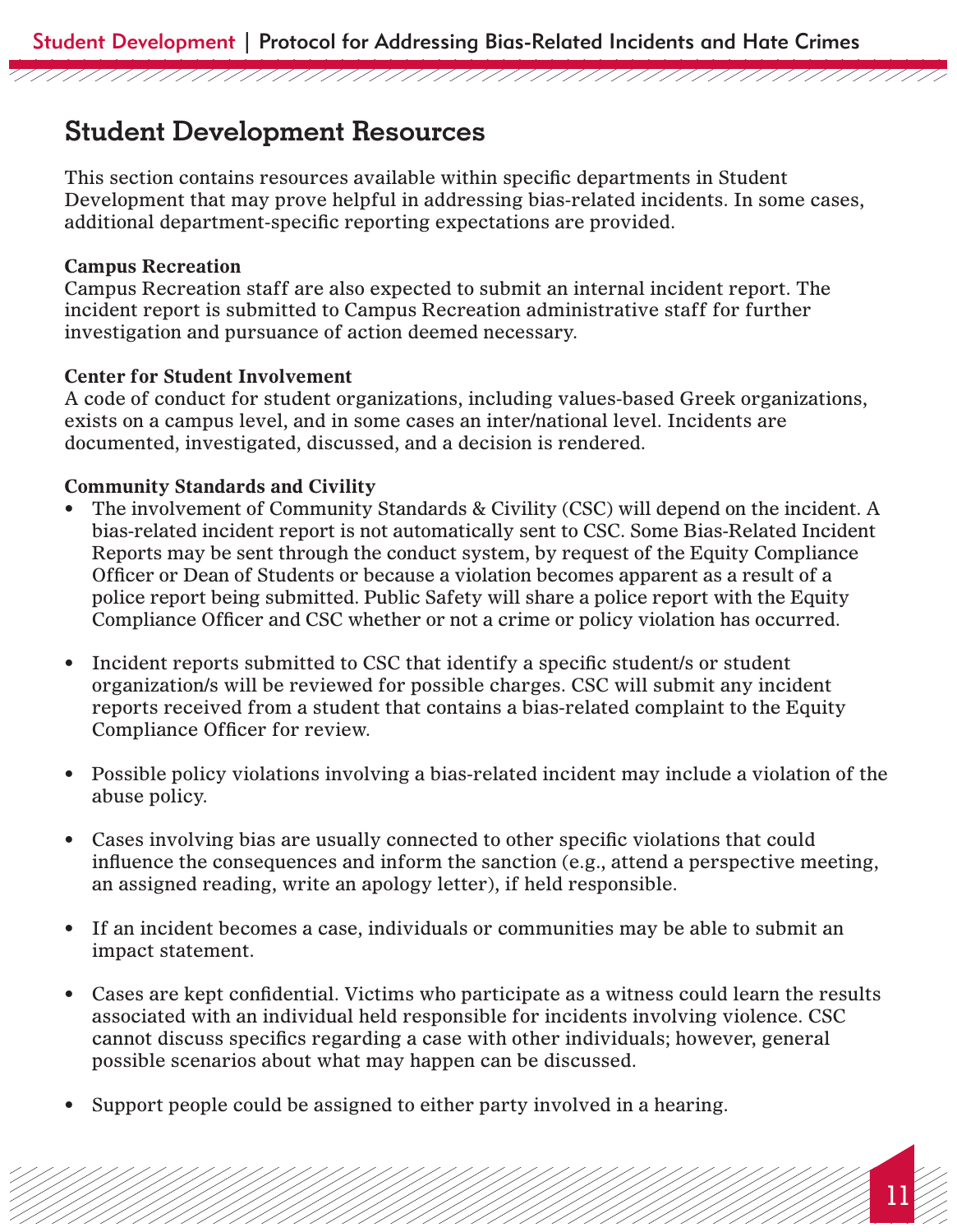### **Counseling Center**

All of the therapists at the Counseling Center can provide consultation and support regarding bias-related situations and are open to doing this in individual or group format (e.g., floor meetings, critical incident meetings, roommate conflicts, etc.). Staff can accompany students to the Counseling Center or encourage students to use the Counseling Center services.

## **Community Wellness Services**

This office provides wellness programming and alcohol intervention and prevention services for students. If this service could be of use to you as it relates to responding to a bias-related incident or for any other reason, please feel free to contact us.

## **Health Center**

The Health Center is available with both nurses and physicians to aide students who have been victims of a bias-related incident. Services include most general medical care, including follow-up to an emergency room visit, evaluation and follow-up of wounds or injuries, assistance with insomnia after an incident, etc.

#### **Housing & Residence Life**

For students living in University Housing, RAs/Fellows will contact the GRAD HRL on-call staff person to inform and receive direction. Residence Life staff should contact Public Safety to assist in responding to an incident. The on-call Dean of Student Advocate (DSA) can also provide assistance.

The HRL on-call staff member will ask the informant and/or RA/Fellows the general protocol questions. Be thorough when asking informant about the situation. Gather as much information as possible so that you can document accurately. Once you have gathered all of the necessary information, you should respond personally to the situation to support staff and manage student impact. Questions to consider when a bias-related incident is reported to an HRL staff member:

- 1. Do you need to contact Public Safety?
- 2. Do students/staff need to be referred to campus resources?
	- Counseling Center, OMA, CIP, Campus Ministry, Health Center, Women's Center
- 3. Does anyone need to be relocated?
- 4. Will a floor/community meeting be necessary?
- 5. What recommendations are there for area staff to follow up?
- 6. If graffiti or other property damage occurred, has it been photographed/documented before being cleaned up?
- 7. Remind staff in the area to document the situation in their area duty log.
- 8. Inform the AC/CC/RD in the area. This can be done via email depending on the nature of the situation.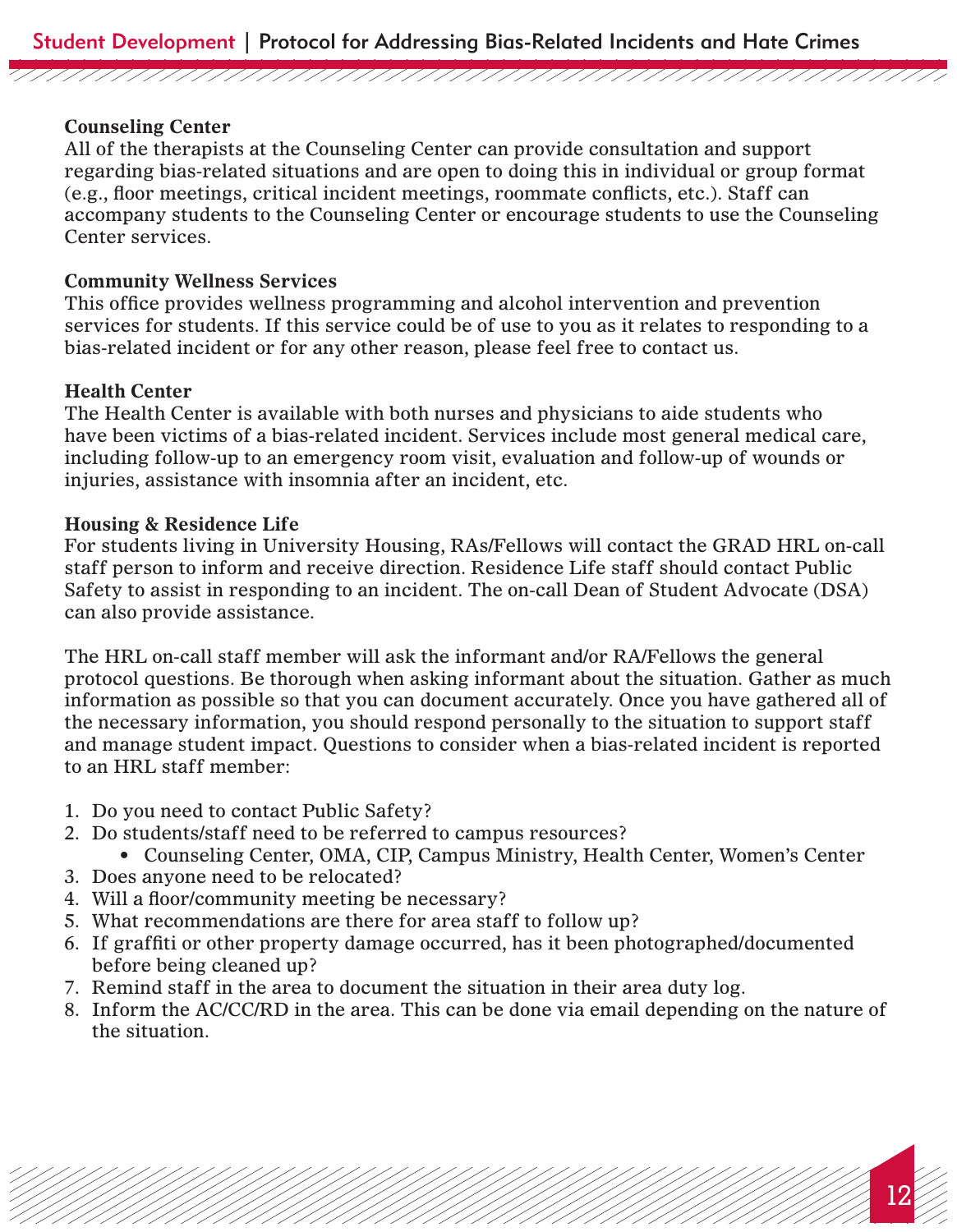#### **New Student Programs**

Bias-related incidents should be reported to the Director of New Student Programs. The Director will follow the appropriate documentation, reporting and investigative protocol as outlined by the Division of Student Development and the University of Dayton.

#### **Office of Multicultural Affairs**

The Office of Multicultural Affairs (OMA) can assist in supporting students and staff after a bias-related incident has occurred. OMA can also be of assistance to staff members who are creating educational programs designed to improve the climate within a particular community.

Consult with your supervisor and/or the Dean of Students Office for assistance in responding to an incident that may occur.

## **Programmatic Response to a Bias-Related Incident**

This section provides programmatic resources. Consult with your supervisor to determine any immediate next steps following the possible occurrence of a bias-related incident. For example, the following might be needed: response to incidents made using social media, programming, training, change in operations. Staff in other departments may be able to provide additional resources that may prove helpful when creating passive or active programming when responding to a bias-related incident that has occurred. Consult with the Dean of Students Office if additional support people, including possible facilitators, are needed.

#### **Possible meeting options:**

- Facilitated Activity & Discussion: Offer an active educational program that involves a facilitated activity and discussion.
- Educational Program: Offer an educational program that addresses issues related to the bias-related incident. The incident may not be addressed directly.
- Hold a town hall meeting and/or group meeting/forum.
- One-on-one discussions and/or mediated conversations between full-time staff and the individuals involved.

13

• Passive Program: Bulletin board, flyers, etc.